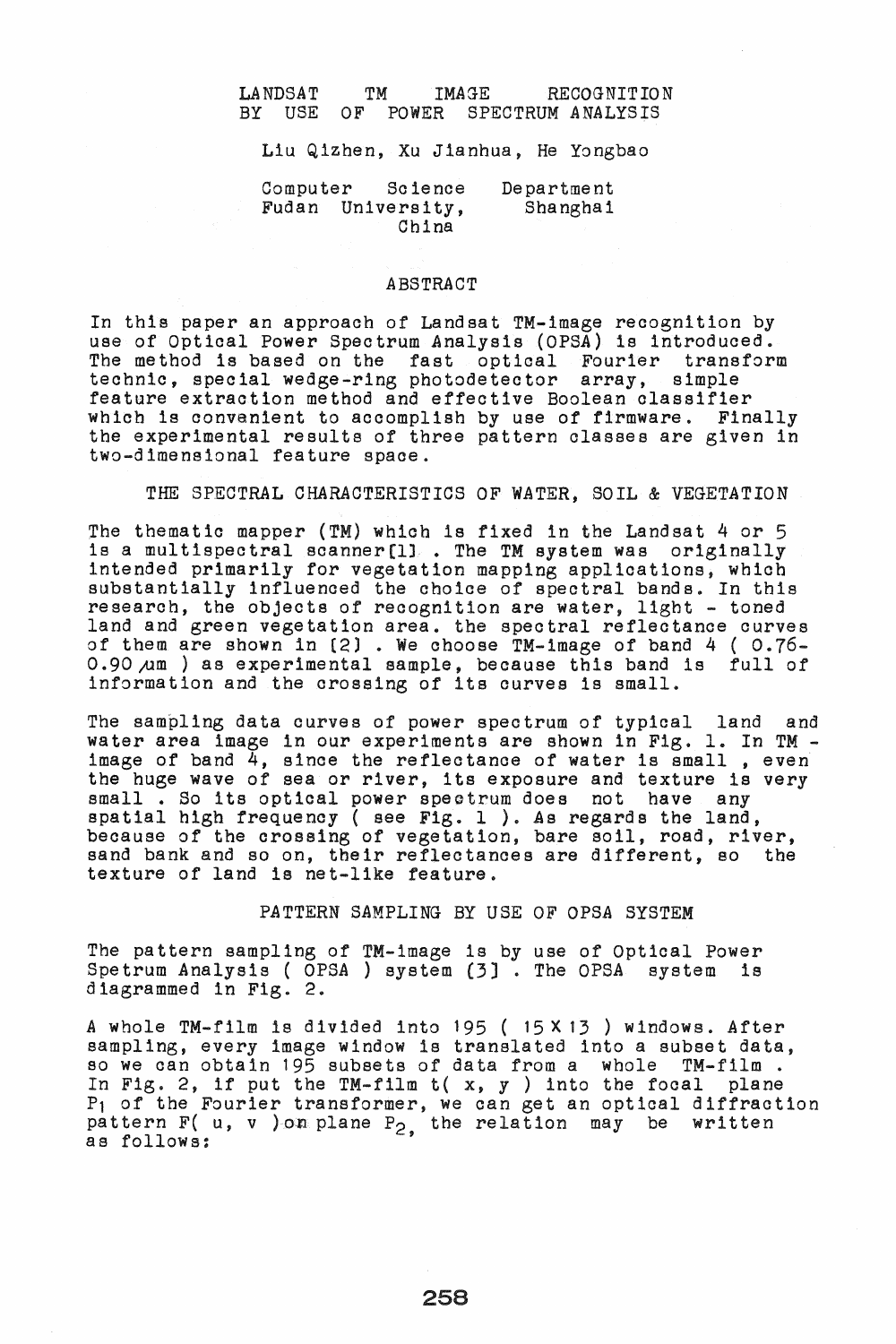F( u, v ) =  $\iint t(x, y) dx p \left(-2\pi j(ux + vy) / \lambda f dx dy \right)$  (1)

where,  $u/\lambda f$  and  $v/\lambda f$  are spatial frequency of the diffraction where,  $u/\lambda$  and  $v/\lambda$  are spacial is equivalent. It is the focal length of Fourier transform lens.







Fig.2 Optical Power Spectrum Analysis System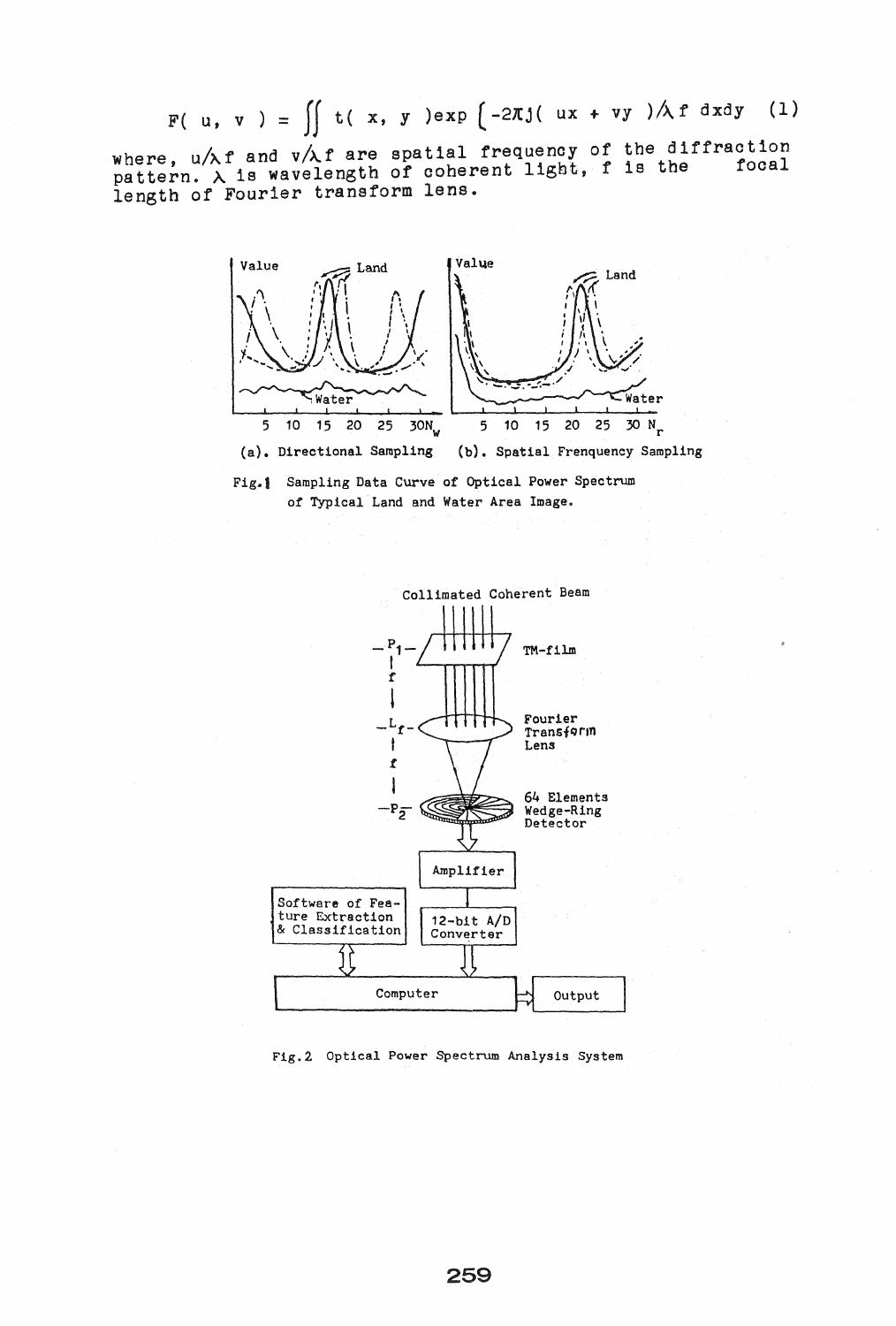The optical power spectrum  $|F( u, v)|^2$  of every image is transfered into 64 analog signals by detector with 32 elements and 32 wedge elements (4J , then the signals amplified, digitized and fed into the computer with a of data D, window ring are subset

$$
D = \left\{ D_{R1}, D_{R2}, \ldots, D_{R32}, D_{W1}, D_{W2}, \ldots, D_{W32} \right\}
$$
 (2)

The 32 ring data D<sub>R1</sub>-D<sub>R32</sub> are measurements of radial distribu-<br>tior of entical power R32strum, the 32 vodes data D<sub>1</sub> D<sub>1</sub> are tion of optical power  $\frac{1}{2}$  bectrum, the 32 wedge data  $D_{W1}-D_{W32}$  are descriptions of diffractive direction of the spectrum.

## FEATURE EXTRACTION FROM SAMPLING DATA

Generally speaking, the original measurements of a pattern may contain a lot of information, some of them do not aid in the classification process and may even hinder it. On the other biassilication process and may even ninger it. On the other it would lead to time consuming. So we must separate the useful information from the original measurements and reduce the dimensionality of the data.

In this research, in order to recognize three pattern classes of TM-image, two features Fland F<sub>2</sub> are extracted from sampling data D.

$$
F_1 = k_1 \sum_{i=1}^{32} D_{W_1} + k_2 \sum_{i=1}^{32} D_{R1}
$$
\n
$$
F_2 = \begin{bmatrix} a_1 \\ a_2 \\ a_3 \\ a_4 \\ a_5 \end{bmatrix} \cdot \begin{bmatrix} x_1 \\ x_2 \\ x_3 \\ x_4 \\ x_4 \\ 1 \end{bmatrix} (3)
$$
\n(3)

where,  $k_1$ ,  $k_2$  and  $a_1-a_5$ are constant, T means transposition,  $x_1-x_4$  is as follows:

 $x_1 = \max$  (  $D_{W1}$ ,  $D_{W2}$ , ...,  $D_{W10}$  ) (5)

$$
x_2 = \max (D_{W11}, D_{W12}, \ldots, D_{W20})
$$
 (6)

$$
x_3 = \max (D_{W21}, D_{W22}, \ldots, D_{W32})
$$
 (7)

$$
x_4 = \max (\ D_{R17}, D_{R18}, \ldots, D_{R24})
$$
 (8)

Obviously,  $\mathbf{x}_1 - \mathbf{x}_L$  and  $\mathbf{F}_1$ ,  $\mathbf{F}_2$  are simple for computation and easy for accomplishment by use of firmware.

Assuming the time required to perform multiplication is the dominant factor in the total time required for each classification, the classification time is roughly proportional to n(n+l), where n is the dimensionality of the data. Since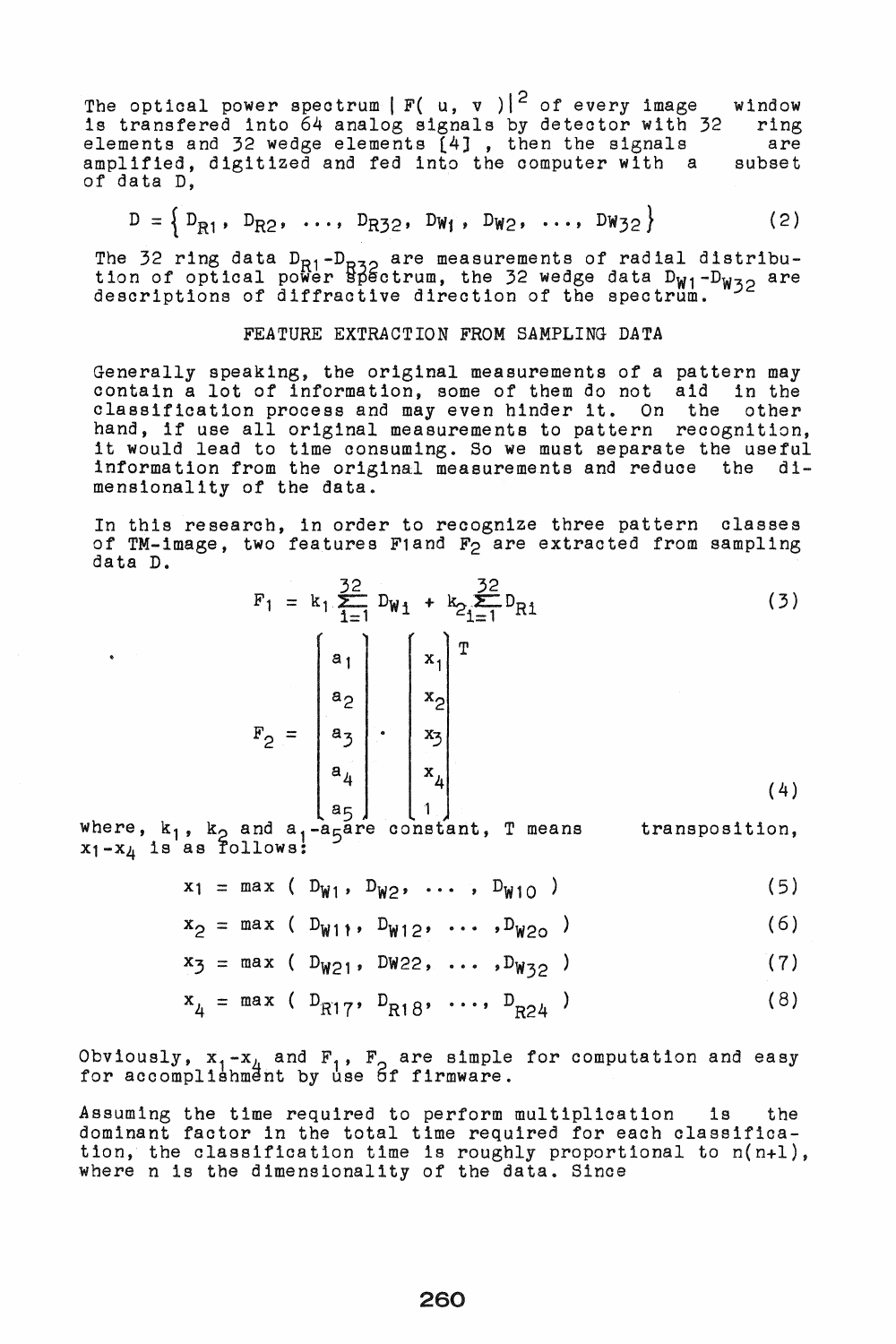$$
\frac{m (m + 1)}{n (n + 1)} = \frac{2 \times 3}{64 \times 65} = 0.0014
$$
 (9)

So in this research, the classifioation by use of two features ( m=2 ) requires only 1.4 per thousand of the time whioh requires when all 64 measurements are used. Of course, the cost of the feature extraction process must also be accounted for. of the feature extraction process must also be accounted

### BOOLEAN FUNCTION CLASSIFICATION METHOD

In order to use firmware instead of the classified software, a classifier is oomposed by three Boolean discriminants:

$$
Y_{W} = A \cdot B \tag{10}
$$

$$
Y_1 = \overline{AB \cdot (A + C)}
$$
 (11)

$$
Y_d = \overline{Y_w + Y_1} = \overline{AB + (\overline{AB} \cdot (A + C))}
$$
 (12)

Where Yw indicates the water area, such as river, lake and sea. Y<sub>1</sub> is the sign of light-toned land, including the bare soil, sand bank, new alluvial plain and so on.  $Y<sub>d</sub>$  represents darktoned land, such as green vegetation area, dark-toned plain (usually the history of the plain is long) and so on. The A. B. C is the history of the plain is long) and so on. The  $A$ ,  $B$ ,  $C$ Boolean state:

$$
A = \begin{cases} 1 & \text{if } F_1 \leq H_1 \\ 0 & \text{if } F_1 > H_1 \end{cases}
$$
(13)  

$$
B = \begin{cases} 1 & \text{if } F_2 \leq H_2 \\ 0 & \text{if } F_2 > H_2 \end{cases}
$$
(14)  

$$
C = \begin{cases} 1 & \text{if } F_2 \leq H_3 \\ 0 & \text{if } F_2 > H_1 \end{cases}
$$
(15)

 $F_2$  >  $H_3$ 

Where  $F_1$ ,  $F_2$  is the extracted feature shown as (3), (4).  $H_1$ ,  $H_2$ and  $H_3$  are thresholds and  $H_2 < H_3$ .

## EXPERIMENTAL RESULTS

The training set is the 195 subset-data of TM-film 23/ APR/ 84/ Dl18-038/F4, this is the image of the Yangtze river valley nearby sea. The test set is another 195 subset-data of TM-film  $23/$ APR/84/Dl18-039/F4 -- the Qiantang river valley nearby sea. The experimental results are shown in table 1 and table 2, the correct classification rate of the training set is about 95.4%, the correct recognition rate of the test set 1s about 88.7%.